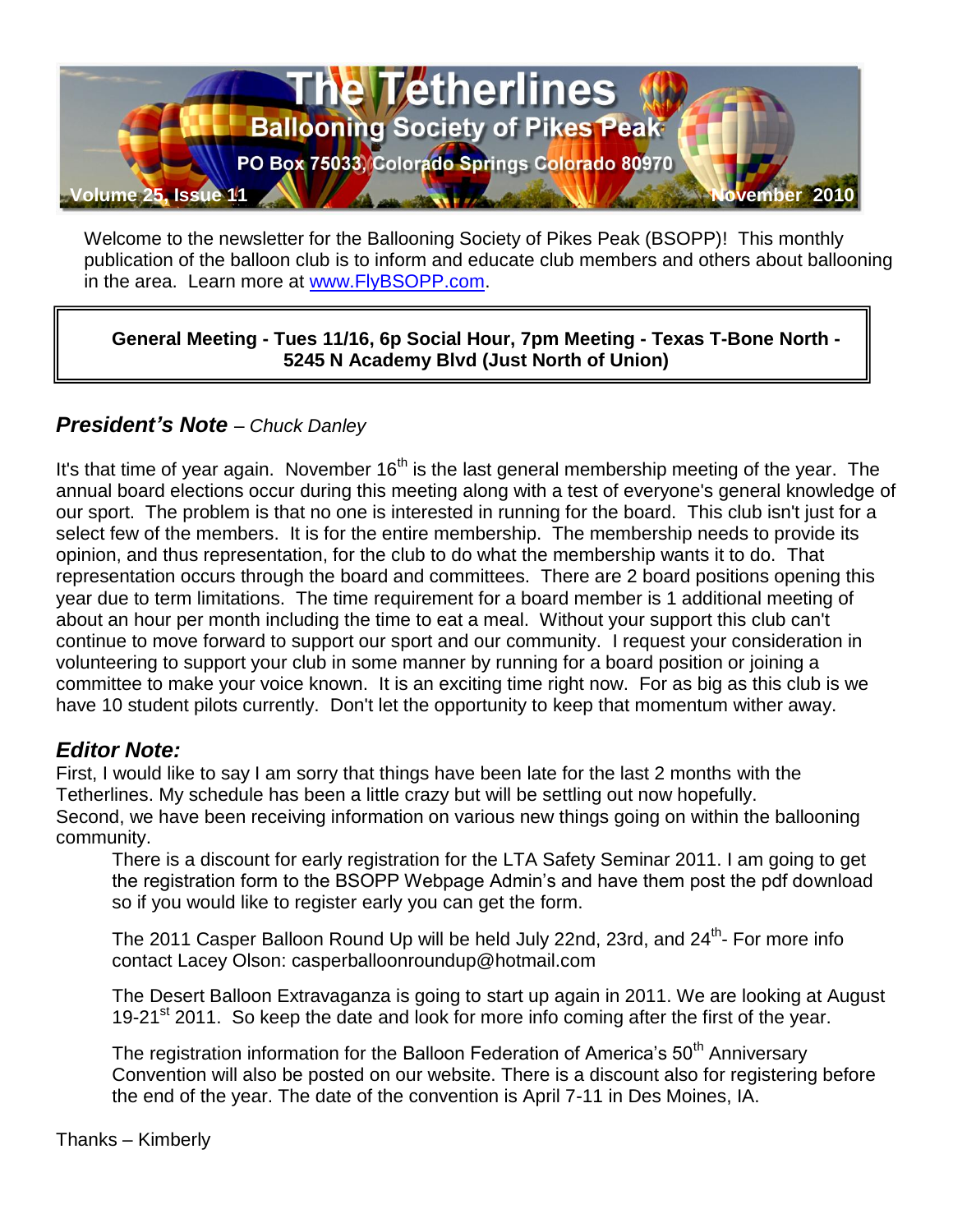#### *Contact Information*

| <b>President</b>           | <b>Chuck Danley</b>     | (719) 963-1092 | veggiewizard@earthlink.net |
|----------------------------|-------------------------|----------------|----------------------------|
| <b>VP &amp; Treasurer</b>  | <b>Stephen Blucher</b>  | (719) 597-5683 | sblucher@juno.com          |
| <b>Secretary</b>           | <b>Peggy Sansom</b>     | (719) 531-5691 | peggysansom@yahoo.com      |
| <b>Director At Large</b>   | <b>Nolan Schuler</b>    | (719) 209-5920 | schulernp@comcast.net      |
| <b>Director At Large</b>   | <b>Greg Littlejohn</b>  | (719) 660-6594 | gregandlindal@msn.com      |
| <b>Director At Large</b>   | Paul deBerjeois         | (719) 266-8483 | pandpdeb@yahoo.com         |
| <b>Director At Large</b>   | <b>Connie Moreland</b>  | (719) 574-4619 | balloonprincess@att.net    |
| Photography                | Paul D deBerjeois       | (719) 200-8713 | paul@colorbandit.com       |
| <b>Events Coordinator</b>  | Peggy Sansom            | (719) 531-5691 | peggysansom@yahoo.com      |
| Webmasters                 | Joe Lillard             | (719) 597-6553 | LJoeL@aol.com              |
|                            | Dave Yob                | (719) 574-0686 | ysoft@att.net              |
| <b>Newsletter Editor</b>   | <b>Kimberly Barnett</b> | (719) 649-9187 | barnettkim@yahoo.com       |
| Historian                  | Patsy Buchwald          | (719) 471-2066 | patsy@balloonclassic.com   |
| <b>Safety Officer</b>      | Russ Robinson           | (719) 488-8957 | russanna@q.com             |
| <b>Crew Development</b>    | Kinda Schuler           | 719) 209-5922  | schuflies@comcast.net      |
| <b>Community Relations</b> | <b>Frank Hunter</b>     | (719) 339-2602 | fhunter4139@msn.com        |
| Membership                 | <b>Kimberly Barnett</b> | (719) 649-9187 | barnettkim@yahoo.com       |

# *Treasurer's Report*

| Savings           | \$1,060.00 |
|-------------------|------------|
| Checking          | \$1,420.64 |
| <b>Petty Cash</b> | \$26.59    |



*Balloon Fiesta – Jessica Bair*

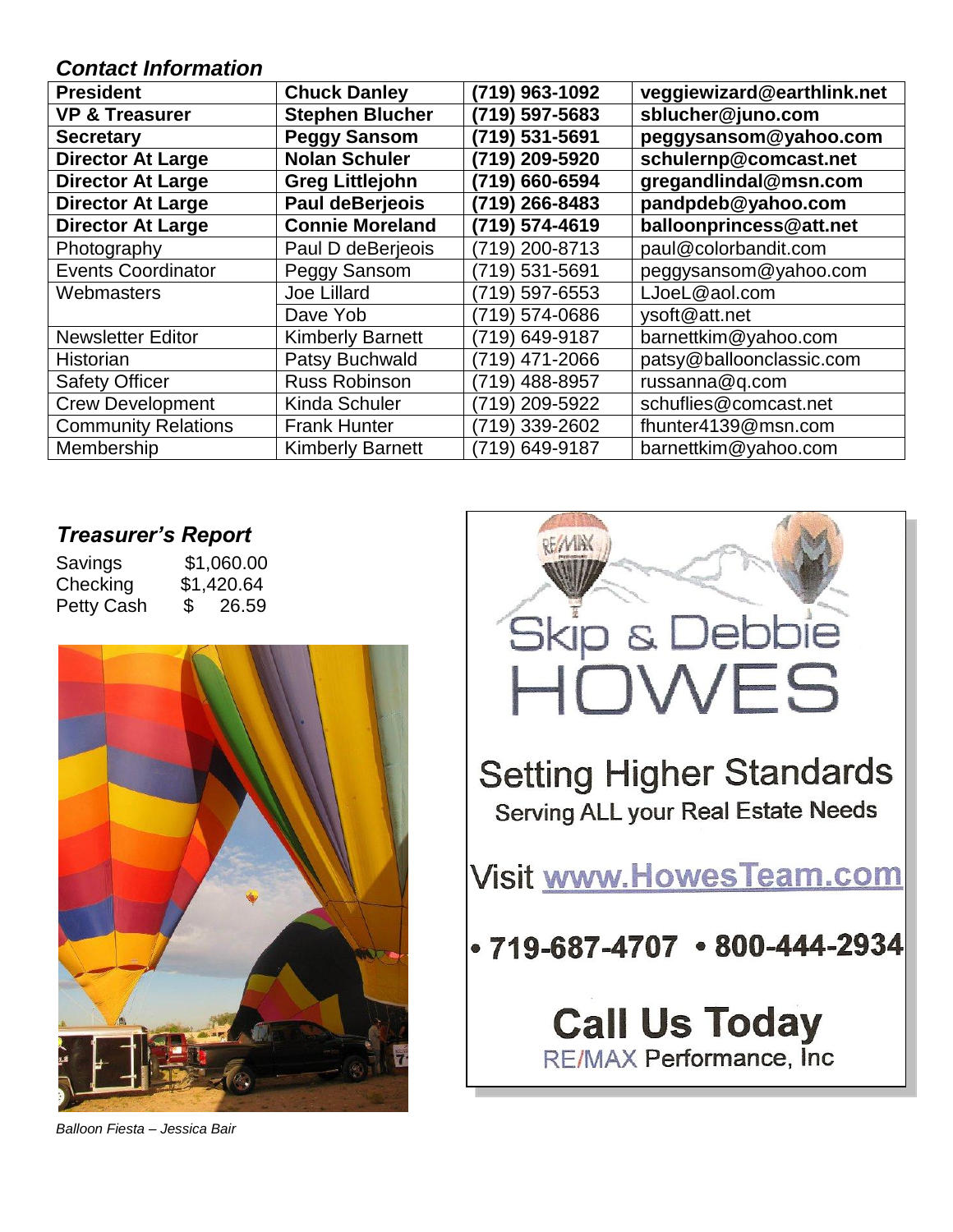### *Sunrise / Sunset Location: W104 48, N38 51 (Colorado Springs CO) All times Mountain Time*

| November 2010 |             |      |     |             |      |     |             |            |     |             |            |     |             |            |
|---------------|-------------|------|-----|-------------|------|-----|-------------|------------|-----|-------------|------------|-----|-------------|------------|
| Day           | <b>Rise</b> | Set  | Day | <b>Rise</b> | Set  | Dav | <b>Rise</b> | <b>Set</b> | Day | <b>Rise</b> | <b>Set</b> | Day | <b>Rise</b> | <b>Set</b> |
|               | h m         | h m  |     | h m         | h m  |     | h m         | h m        |     | h m         | h m        |     | h m         | h m        |
|               | 726         | 1759 | 8   | 634         | 1651 | 15  | 642         | 1645       | 22  | 649         | 1641       | 29  | 657         | 1638       |
| $\mathbf{2}$  | 727         | 1758 | 9   | 635         | 1651 | 16  | 643         | 1645       | 23  | 651         | 1641       | 30  | 658         | 1638       |
| 3             | 729         | 1757 | 10  | 636         | 1650 | 17  | 644         | 1644       | 24  | 652         | 1640       |     |             |            |
| 4             | 730         | 1755 | 11  | 637         | 1649 | 18  | 645         | 1643       | 25  | 653         | 1640       |     |             |            |
| 5             | 731         | 1754 | 12  | 639         | 1648 | 19  | 646         | 1643       | 26  | 654         | 1639       |     |             |            |
| 6             | 732         | 1753 | 13  | 640         | 1647 | 20  | 647         | 1642       | 27  | 655         | 1639       |     |             |            |
|               | 633         | 1652 | 14  | 641         | 1646 | 21  | 648         | 1642       | 28  | 656         | 1638       |     |             |            |

| December 2010 |             |      |     |             |      |     |             |            |     |             |            |     |             |            |
|---------------|-------------|------|-----|-------------|------|-----|-------------|------------|-----|-------------|------------|-----|-------------|------------|
| Day           | <b>Rise</b> | Set  | Day | <b>Rise</b> | Set  | Day | <b>Rise</b> | <b>Set</b> | Day | <b>Rise</b> | <b>Set</b> | Day | <b>Rise</b> | <b>Set</b> |
|               | h m         | h m  |     | h m         | h m  |     | h m         | h m        |     | h m         | h m        |     | h m         | h m        |
|               | 659         | 1638 | 8   | 705         | 1637 | 15  | 710         | 1638       | 22  | 715         | 1641       | 29  | 717         | 1646       |
| 2             | 700         | 1637 | 9   | 706         | 1637 | 16  | 711         | 1639       | 23  | 715         | 1642       | 30  | 717         | 1646       |
| 3             | 701         | 1637 | 10  | 707         | 1637 | 17  | 712         | 1639       | 24  | 715         | 1642       | 31  | 718         | 1647       |
| 4             | 702         | 1637 | 11  | 708         | 1637 | 18  | 712         | 1639       | 25  | 716         | 1643       |     |             |            |
| 5             | 702         | 1637 | 12  | 708         | 1638 | 19  | 713         | 1640       | 26  | 716         | 1644       |     |             |            |
| 6             | 703         | 1637 | 13  | 709         | 1638 | 20  | 714         | 1640       | 27  | 717         | 1644       |     |             |            |
|               | 704         | 1637 | 14  | 710         | 1638 | 21  | 714         | 1641       | 28  | 717         | 1645       |     |             |            |



 *Balloon Fiesta- Ben Schuler*

#### *Upcoming Events Calendar* **BSOPP Membership Meetings**

| <b>POOL FINGHINGFORD MOONING</b> |                                  |                                              |  |  |  |  |  |
|----------------------------------|----------------------------------|----------------------------------------------|--|--|--|--|--|
| <b>Date</b>                      | <b>Event</b>                     | <b>Location/Details</b>                      |  |  |  |  |  |
| 11/16                            | <b>BSOPP General Meeting</b>     | 6pm, Texas T-Bone, 5245 N Academy Blvd       |  |  |  |  |  |
| 11/20                            | <b>BSOPP Club Fly</b>            | Holiday Inn's - Pilot Brief                  |  |  |  |  |  |
| 12/6                             | <b>BSOPP Board Meeting - All</b> | 6:30pm – Old Chicago – Corner of Power and   |  |  |  |  |  |
|                                  | members are invited              | S.Carefree                                   |  |  |  |  |  |
|                                  |                                  | No General Meeting for the Month Of December |  |  |  |  |  |
| 12/31                            | <b>New Years Eve Glow</b>        | Cordea - Grand Lawn                          |  |  |  |  |  |
| 1/3/2011                         | <b>BSOPP Board Meeting - All</b> | 6:30pm - location is TBD                     |  |  |  |  |  |
|                                  | members are invited              |                                              |  |  |  |  |  |

#### **Flights, Rallies and Related Events** *(Tell them you saw it in BSOPP's Tetherlines!)*

| <b>Date</b>                                                                           | <b>Event</b>                  | <b>Location / Details</b>                |  |  |  |
|---------------------------------------------------------------------------------------|-------------------------------|------------------------------------------|--|--|--|
| $12/3 - 12/5$                                                                         | <b>Red Rock Balloon Rally</b> | Gallup, NM – www.redrockballoonrally.com |  |  |  |
| $2/2 - 2/6$                                                                           | Snowdown Bites                | Durango, CO – www.snowdown.org           |  |  |  |
| $2/11 - 2/13$<br>Lake City Hot Air Balloon Fest.<br>Lake City, CO – More info to come |                               |                                          |  |  |  |
| Look for more events at http://www.BFA.net                                            |                               |                                          |  |  |  |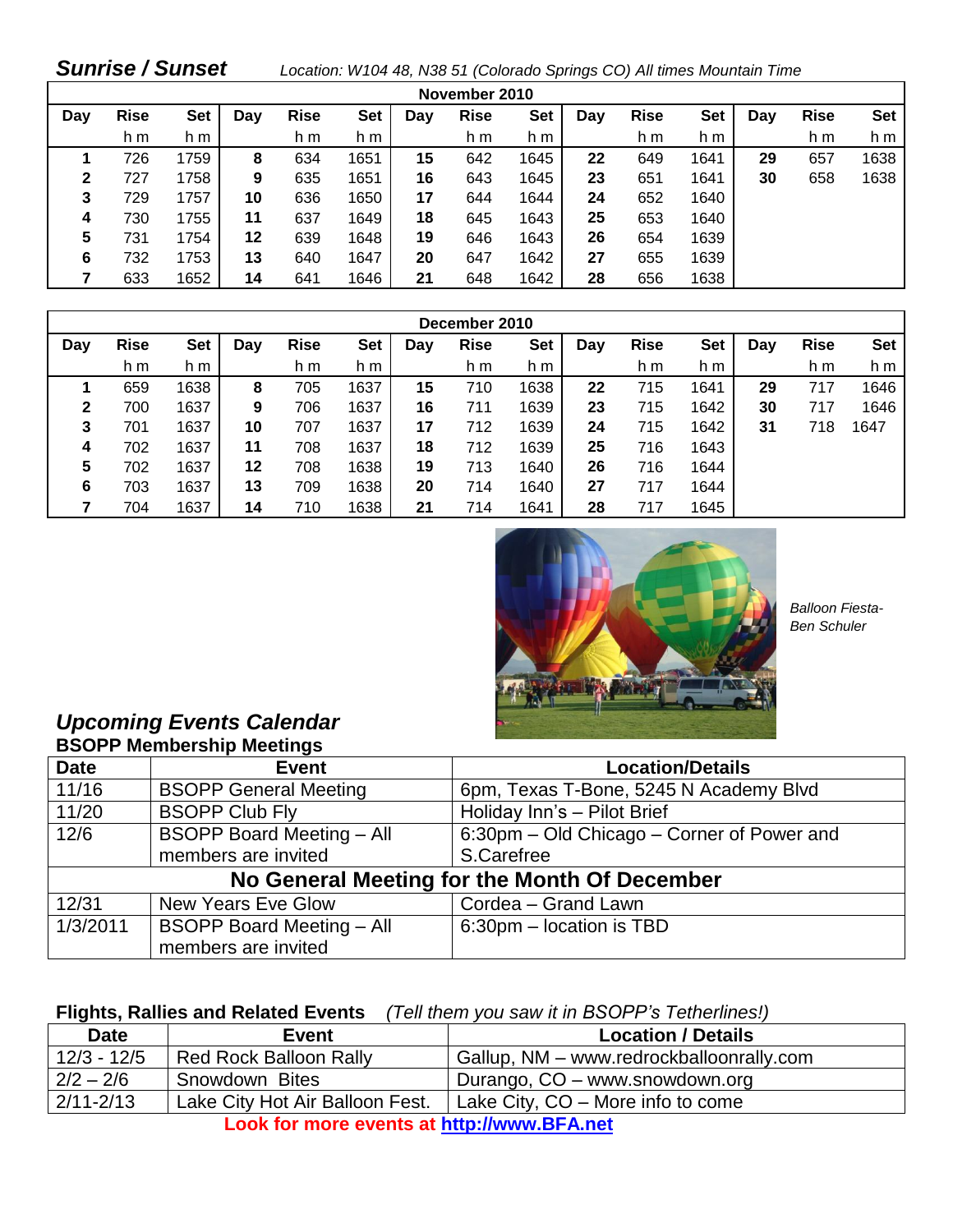#### *FAR out – Stephen Blucher*

There seems to be some confusion amongst balloonists as to what paperwork, documents and/or logbooks must be kept on file for eternity and be carried in the aircraft. Some pilots have been told they must carry the logbooks. This is NOT true.

FAR 91.417 is very specific about maintenance records and states in section (c) "the owner or operator shall make all maintenance records required to be kept by this section available for inspection by the Administrator (any FAA personnel) or any authorized (underlining added) representative of the National Transportation Safety Board (NTSB).

The rule does not say "immediately", it says "shall make…available". If the logbook is at the repair station, which is closed, the log is available to whomever but will take awhile to access.

The same section goes on to say…I love this one…"In addition, the owner or operator shall present the Form 337 described in paragraph (d) of the section for inspection upon request of any law enforcement officer". Why would such a person ask for a 337 in the first place, and if they did, would they know what it means?

In truth, how many readers know what a 337 is and what it is used for? I bet not everyone, and that is OK because, unless you have modified your aircraft and changed the weight and balance characteristics, there is no reason to know that. You can read 91.417 (d) if you are really curious.

So, how long do you have to keep maintenance records? Every owner and pilot should know this so that one does not fly an aircraft that is not "legal".

Section (a) says, "….shall keep the following records for the periods specified…."

Section (a) (1) goes on to say, "Records of the maintenance, preventative maintenance, and alteration and records of the 100-hour, annual, progressive, and other required or approved inspections, as appropriate, for each aircraft…." More of this section specifies what is to be noted in the records.

(a)(2) speaks of the overhauling of "all items installed on the aircraft which are required to be overhauled on a specific time basis". Overhauled is another word for replaced and for balloonists that usually means fuel lines/hoses and some tank valves. Do not confuse "overhaul" with "inspected". I did not mention how long which has to be kept, because it is important for owners and operators to know and understand the information and the context of FAR 91.417. It is a short regulation to read and well worth the investigation. Besides, when was the last time you took your FARs off the shelf?

## *BFA Face to Face Meeting Recap:*

The BFA board of directors recently met in Albuquerque New Mexico for a face to face meeting Sept 30-Oct 1 2010. There were many items on the agenda, but the items that seemed to take up a lot of discussion time were both membership and the website.

Here is a recap of the items that the board discussed. President Troy Bradley opened up the meeting comparing two companies Netflix and Blockbuster. Ten years ago, Blockbuster was a well established successful company and Netflix was a young start up. Currently, Blockbuster is bankrupt and Netflix has grown by leaps and bounds. Filling a demand in a different way is the key to Netflix's success and the way for our organization to thrive and succeed as well. Troy expressed to the board that our membership continues to decline, and we need to work together as a board so we do not become a Blockbuster.

Jim Thompson gave the treasurers report and showed some concern for the upcoming year. The board and staff have work diligently to cut expenses while providing member services that are valuable to our members. Over the two days, the board genuine concern for the sport and the organization showed as there were many ideas that came forth to save the organization money.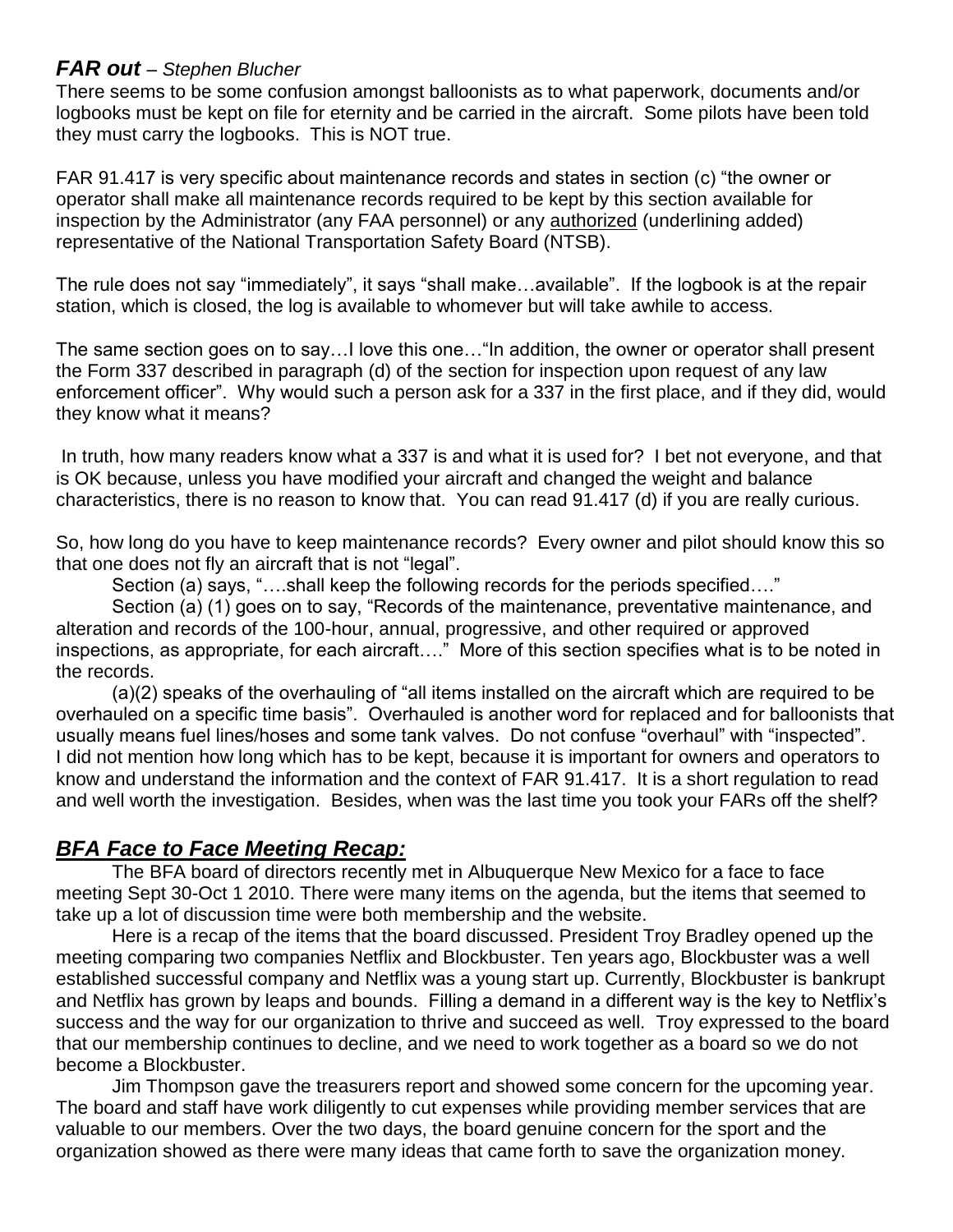The online safety seminar was a huge success this year and will happen once againFebruary 5, 2011, broadcasting live from Lakeland, Florida. This year's speakers will include; Troy Bradley, Gordon Schwontkoski, and a few others. Cost this year will be \$25.00 if registered before December 1, 2010, \$35 after December 1 and \$125 for non members of the BFA. There will be a registration form and ability to pay online on the website.

Registration for the convention has officially been opened. You can visit the BFA website to find a link to the convention website and to register. The convention committee has been working hard to provide the best program possible. The keynote speaker for the convention is Joe Kittinger. You can also reserve hotels on the convention website at the rate of \$99.00 at the Marriott.

The HACD report talked about the worlds and pre world's championships coming to Battle Creek, Michigan in 2011 and 2012. The BFA team in Hungary representing USA at this year's worlds is Nick Donner, Johnny Petrehn, Joe Heartsill, Paul Petrehn and Owen Keown. (See the competition area on [www.BFA.net](http://www.bfa.net/) for the results)

One topic that had a lot of energy came from Matt Fenster. He gave a proposal at the April face to face meeting about a crew division of the BFA. He came to the board for this meeting with a proposal of what the membership category will involve. For \$30.00 a year, crew can become a nonvoting BFA member with many benefits geared toward crew. They will receive a crew t-shirt, electronic calendar of festivals across the country, electronic newsletter with reports from various festivals, topics for crew training, tailgate recipes, crew tips and tricks, and more. They will also receive 1electronic issue of the ballooning journal. They will also be added to a database so pilots across the country can find crew either at festivals or as they travel. Board member Cory Miller contacted the balloon clubs around the country and those that responded showed the huge need for this membership category. Why not get your valuable crew members a membership and thank them for all of the hard work they have done for you over the years. You can call the BFA office to get started.

The website received a lot of attention and many of the topics came back to the website. Troy Bradley put together a 20 something focus group and they looked at the BFA and how to make it better. They gave some great suggestions on what the site should have. Many of those in the focus group have grown up in ballooning as well. The board also gave a lot of input as to what they wanted to see on the site and improvements to drive people to the site. Rick Jones was in attendance at the face to face meeting so there was good discussion what can be done with the site. The first two items include adding more color to the front page and to get the for sale ads up and running.

The 50 year commemorative coins have been for sale for a couple of weeks. These coins were made to celebrate the last 50 years of the BFA. These coins sell for \$15.95 which includes shipping from Indiana and have a msrp of \$19.95. These are bronze in color and have a raised edging. These coins can only be ordered on a pre-order basis and once we reach 100 coins, we will submit the order. Call the BFA office today to reserve your copy.

The youth camps this year held one camp in Michigan. There were about 20 campers that attended. The camp in Texas was cancelled due to lack of attendees. Next year, camps are scheduled to be held in Texas, Michigan, and the NE area where the location to be determined. If you are interested in hosting a camp in your area contact Shelly Caraway or Cory Miller for more information.

Maury Sullivan presented a document to the board that the Events Guidelines committee has been working hard for the past 6 months. There will be a review period in the future to give input and it will be presented at the convention. This document is a non-binding guideline to help balloon festivals organize a successful and safe event. Watch for more details as they develop.

Awards were given out at the Annual General Meeting. This year's recipients of the Director's award are: Great Eastern Balloon Association given by Bill Hughes-Northeast region Barbara and Steve Stokoe given by Jim Lynch- Southeast Region Roy Caton given by Kevin Knapp- at large Bill Zangs given by Ken Walter- Great Lakes region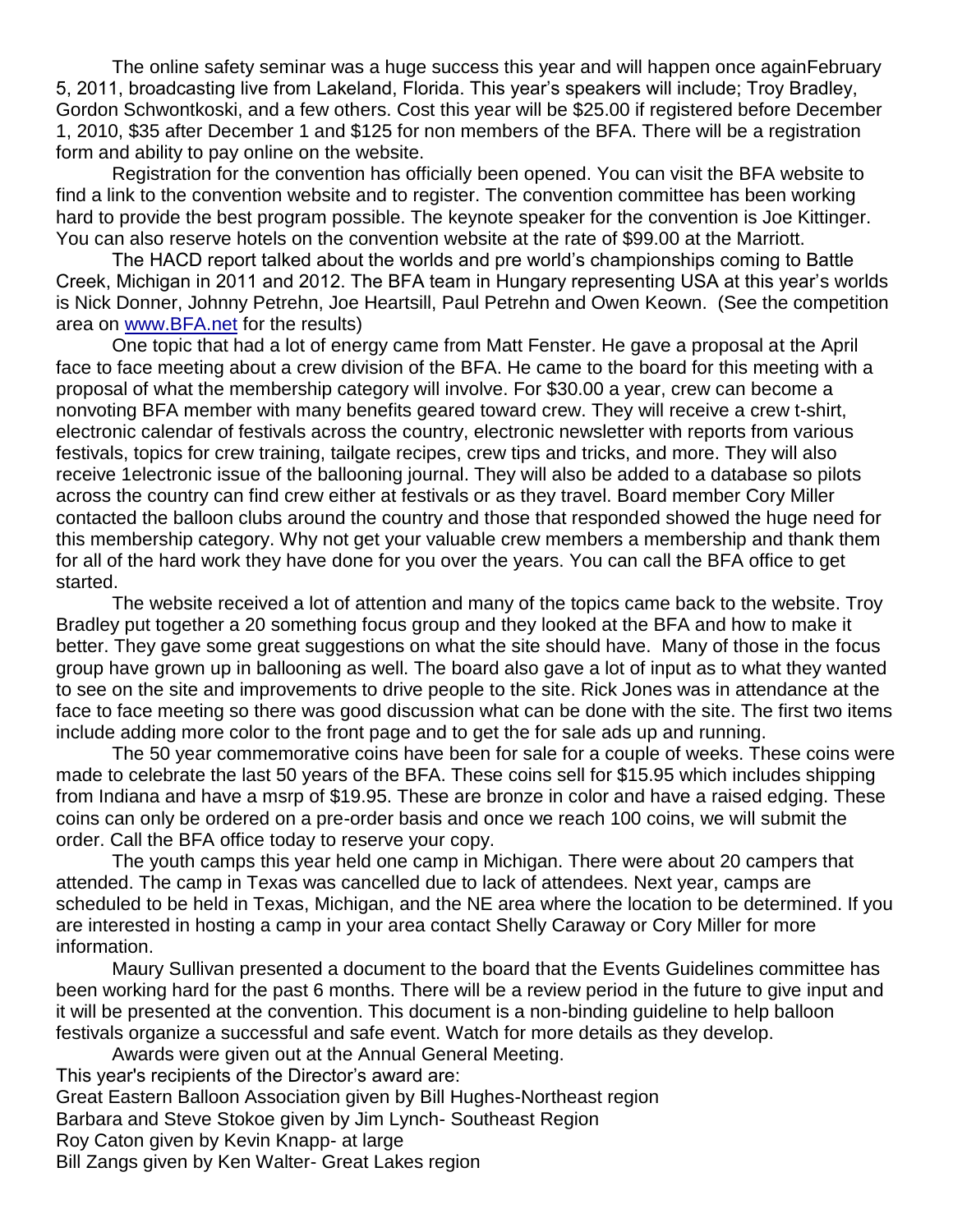Pat Brake given by Shelley Caraway- Southwest region Sharon and Edd Higbee given by Andy Baird- at large Bob Tyszka given by Cory Miller- Western Region

The Presidents award was given to Maury Sullivan by Troy Bradley for his generous commitment of time, unwavering support and continual dedication to the Balloon Federation of America.

HACD 2009 Awards: National Points Leader - Nicholas Donner Highest ranking Rookie - Rhett Heartsill Highest Ranking Female - Cheryl Edwards WhiteHighest ranking Senior Pilot - Joe Heartsill Most improved pilot 2 - Bruce Bussey and William Bussey (tie)

The Shields Trauger awards were announced at the AGM and will be presented at the convention in Des Moines. This years recipients are Colonel Joseph W Kittinger Jr and Louis R Billones.

Your new officers for the 2010-2011 year are: President- Troy Bradley Vice President- Matt Fenster Secretary- Cory Miller Treasurer- Kevin Knapp.

Please feel free to contact any one of the board of directors at any time with any questions or concerns that you may have.

#### Board Members:

Troy Bradley- thradley@bfa.net Matt Fenster - [fenster@bfa.net](mailto:fenster@bfa.net) Cory Miller - [cmiller@bfa.net](mailto:cmiller@bfa.net) Kevin Knapp - [kknapp@bfa.net](mailto:kknapp@bfa.net) Andy Baird - [abaird@bfa.net](mailto:abaird@bfa.net) Ken Walter- [kwalter@bfa.net](mailto:kwalter@bfa.net) Debby Standefer – [dstandefer@bfa.net](mailto:dstandefer@bfa.net) Jim Lynch- [jlynch@bfa.net](mailto:jlynch@bfa.net) Bill Hughes – [bhughes@bfa.net](mailto:bhughes@bfa.net) Jim Thompson – [jthompson@bfa.net](mailto:jthompson@bfa.net)





*View from the airport – Kimberly Barnett*

*Balloon Fiesta – Paul deBerjois*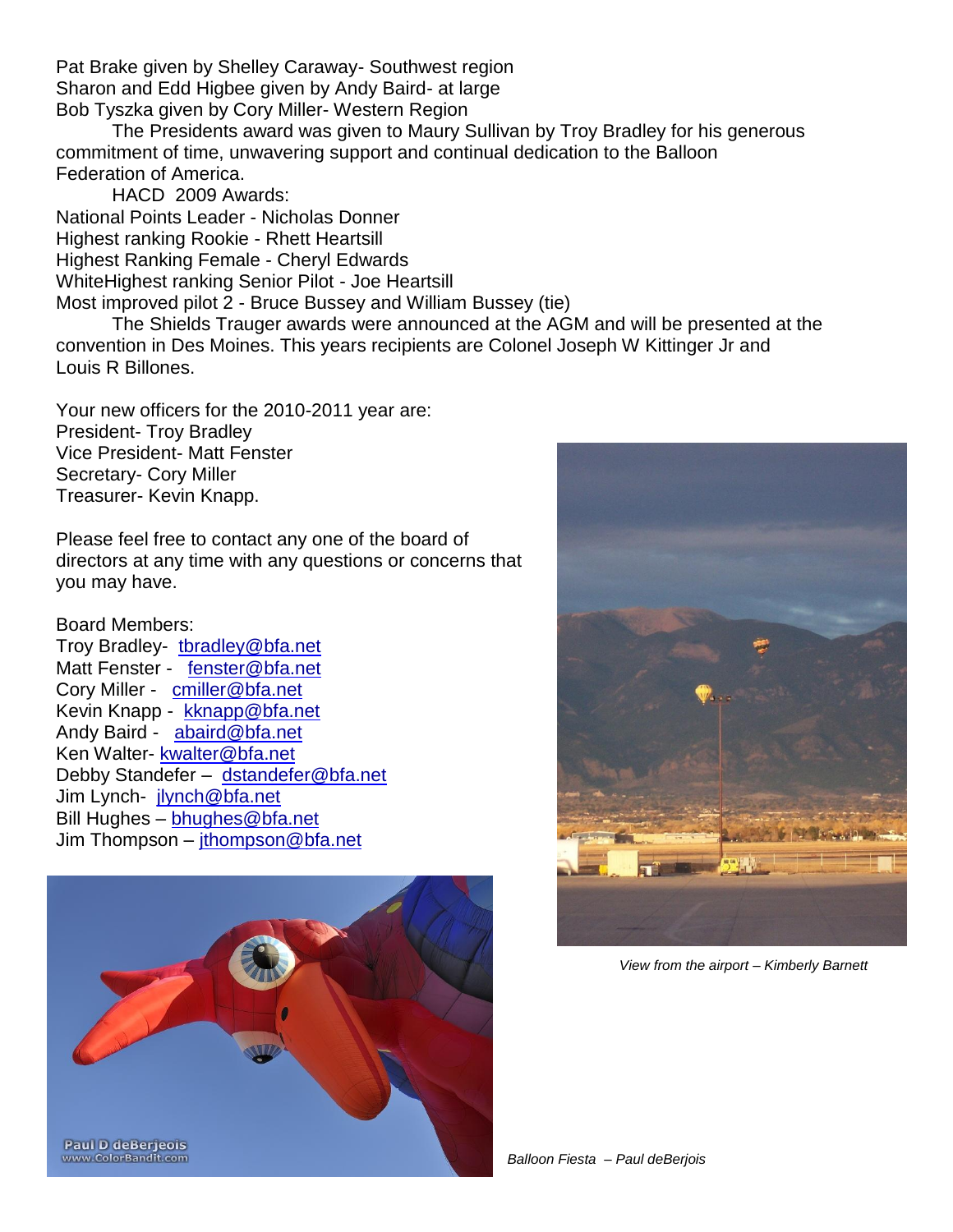# *BSOPP November Board Meeting*

Balloon Society of Pikes Peak Board of Directors Meeting 11/1/10 The meeting was held at Rock Bottom Brewery and called to order by Stephen Blucher at 6:40PM. Board Members and Club Members attending: Stephen Blucher

Peggy Sansom Connie Moreland Paul deBerjois Sr. Paul D. deBerjois

- 1. Stephen Blucher stated that BSOPP had paid the Colorado Balloon Classic for the propane used at crew training.
- 2. Skip Howe made contact with Cordera for the New Years Eve Glo on the grand lawn. Oreos and Cheerios will be the theme.
- 3. Members at Large, Connie Moreland and Nolan Schuler will be coming off the Board in November. So far we have no nominations. It was proposed to lower the Board to five members, or hold a special election.
- 4. The next board meeting will be held on at Old Chicago on the corner of Powers & So. Carefree.
- 5. Stephen reported the following for the Treasure's Report:

| Savings    | \$1,060.00 |  |
|------------|------------|--|
| Checking   | \$1,420.64 |  |
| Petty Cash | \$26.59    |  |

6. Meeting adjoined approximately 7:10 pm.

Peggy Sansom BSOPP Secretary



*Balloon Fiesta – Paul deBerjois*